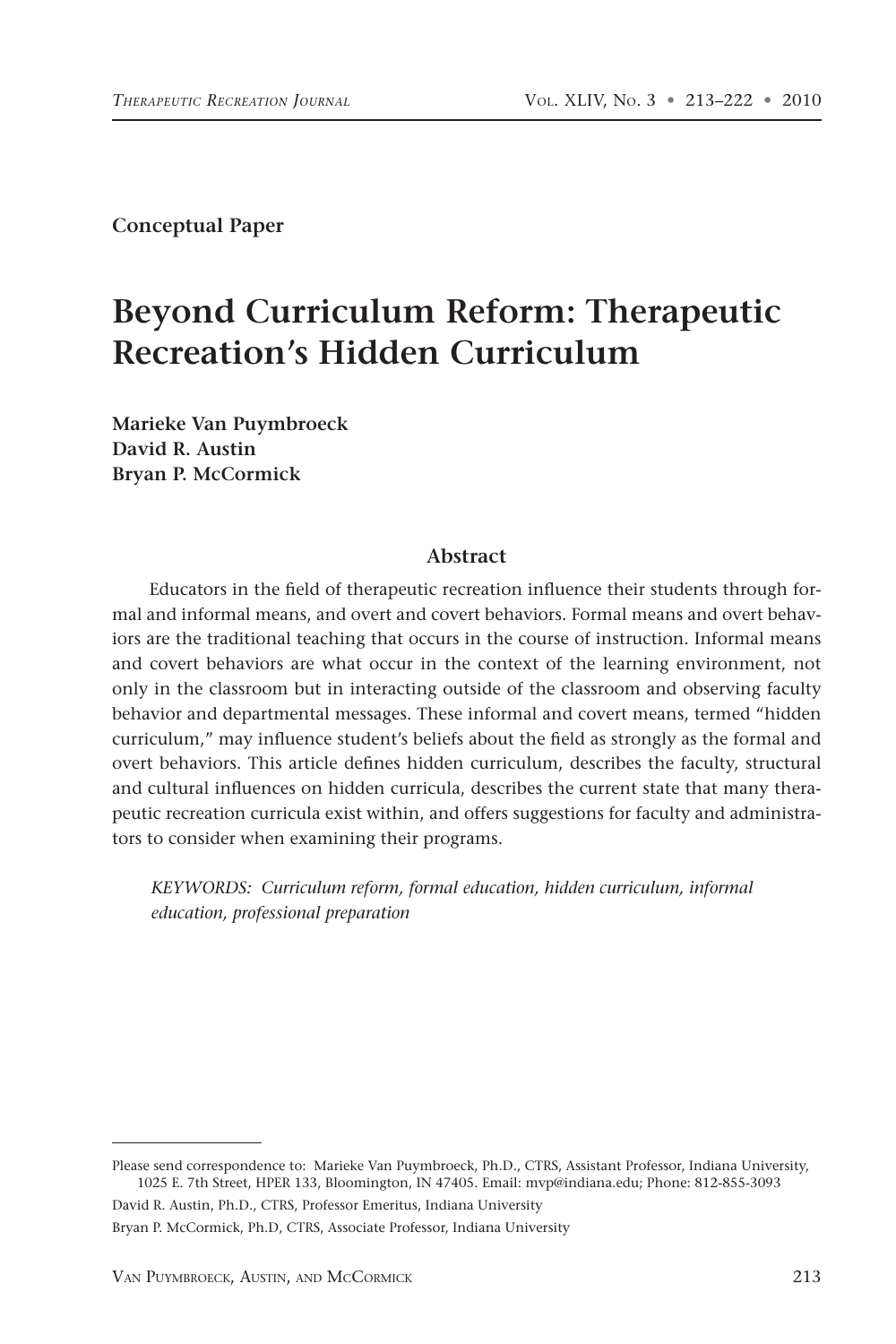Curriculum is the primary vehicle for assuring quality professional preparation for those who enter the therapeutic recreation profession. What occurs within therapeutic recreation in the  $21<sup>st</sup>$  century will largely be determined by the type of curriculum provided those studying in our universities. Thus the future of our profession rests in great measure on how we prepare those entering our profession. As Compton (2008) proclaimed: "Education and training is the life blood of any legitimate profession" (p. 212). Yet studies have found that university therapeutic recreation curricula are perceived as lacking the depth and breadth required by graduates (Compton & Austin, 1994/95; Hamilton & Austin, 1992). As a result there have been a number of calls for curriculum reform in therapeutic recreation (e.g., Austin, 2002a; Brasile, 1992; Compton, Austin, & Yang, 2001) and two conferences for therapeutic recreation educators (TREC and TREC II) were conducted within the past 5 years in order for faculty to critically examine curricular reform (Compton).

Without exception, those dealing with therapeutic recreation curriculum have focused on the formal curriculum reflected in courses and course syllabi. Neglected in the literature of therapeutic recreation has been what is termed the "hidden curriculum," or the curriculum "composed of dimensions other than the intended and explicit curriculum…" (Hafferty, 1998, p. 404).

It has been argued that the hidden curriculum can have even more of an impact on learning outcomes than the formal curriculum (Gordon, 1982). In fact, the renowned educational philosopher John Dewey has been cited by Wear and Skillicorn (2009) as suggesting it is "the collateral learning that goes on in educational settings that may have more of a lasting effect on learners than the formal curriculum"(p. 452). These authors thus concluded that "…the hidden curriculum shapes behavior so much that mastery of the hidden curriculum is as important as mastery of the formal one" (p. 452).

It is interesting to note that at least one kindred profession has taken the concept of the hidden curriculum seriously. Much of the literature on the hidden curriculum in higher education has focused on the field of medical education (e.g., Aultman, 2005; Cribb & Bignold, 1999; D'Eon, Lear, Turner, & Jones, 2007; Hafferty, 1998; Hafferty & Franks, 1994; Lempp & Seale, 2004; Ozolins, Hall, & Peterson, 2008; Stephenson, Higgs, Sugarman, 2001). Ozolins et al. (2008) found that medical students were aware that hidden curriculum existed and played an integral part in their education. Wear and Skillicorn (2009) identified three hidden curriculum themes in their research on training in psychiatry. These themes involved the influences of role modeling, the use of time by practitioners, and the value of experience and intuition as contrasted with textbook learning. Lempp and Seale (2004) reported that medical students identified both positive (e.g., positive role models, approachable teachers) and negative (e.g., competitive atmosphere, teaching by humiliation) aspects of hidden curriculum. Hafferty (1998) illustrated the importance of the hidden curriculum in medical education stating that:

> Not all of what is taught during medical training is captured in course catalogs, class syllabi, lecture notes and handouts, or the mountains of documents compiled during accreditation reviews. Indeed, a great deal of what is taught—and most of what is learned—in medical school takes place not within formal course offerings but within medicine's 'hidden curriculum.' (p. 403)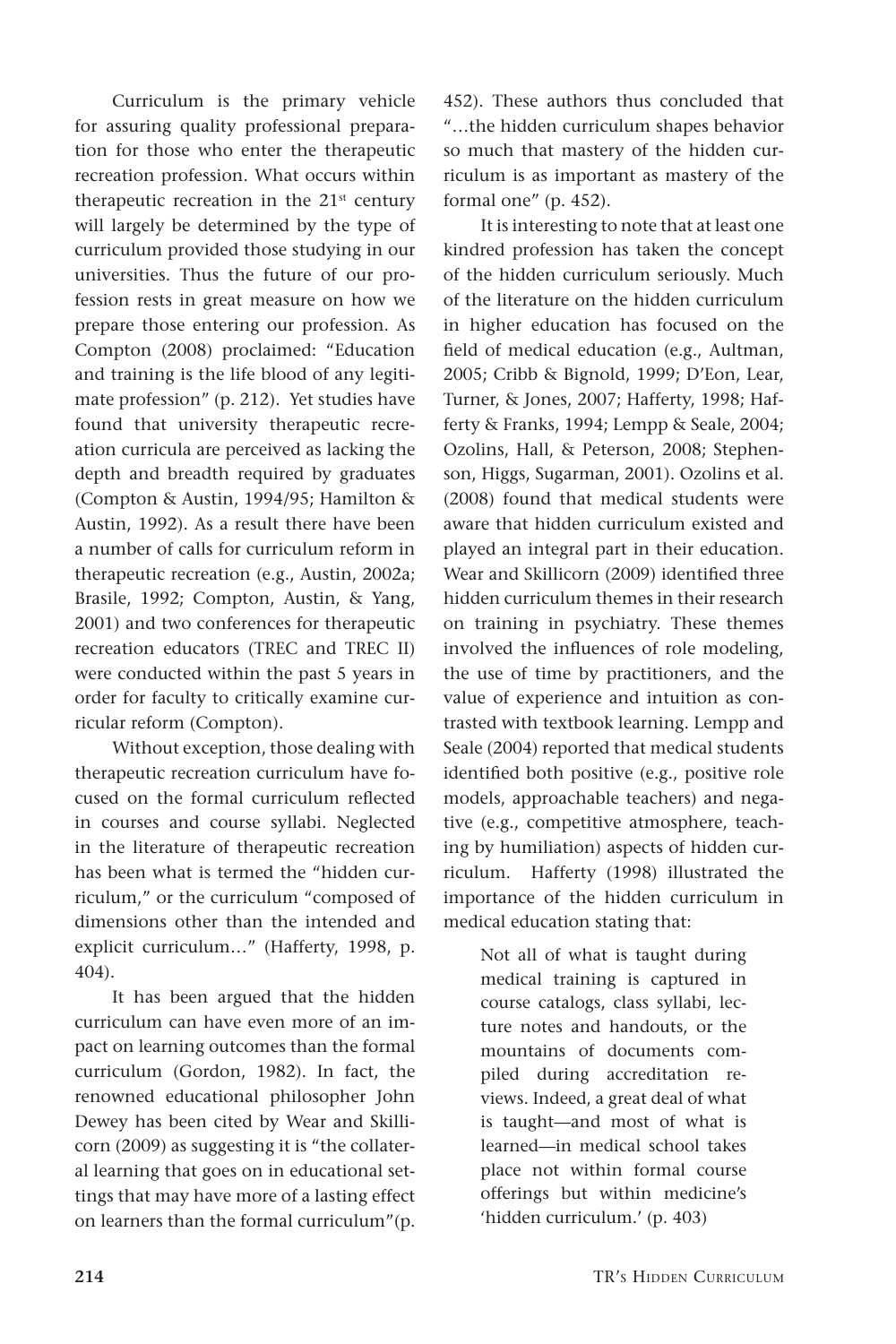We believe a similar statement to that of Hafferty's words on medical education could be made about therapeutic recreation education. In this paper we will introduce the concept of the hidden curriculum, illustrate ways in which it can and has affected professional preparation in therapeutic recreation, and suggest approaches that educators and institutions need to take in order to fully consider the hidden curriculum. In so doing, we hope to alert educators and practitioners to the existence of the hidden curriculum and to challenge what have been unacknowledged practices that have had a great impact on the therapeutic recreation profession.

## **Defining the Hidden Curriculum**

It is important to recognize that a hidden curriculum coexists with both formal and informal curricula. Hafferty (1998) characterized the formal curriculum as that which is intended, formally stated, and endorsed. Examples of the formal curriculum in therapeutic recreation include course syllabi, course catalogues, and student handbooks. In contrast, the informal curriculum has been characterized as principally interpersonal and ad hoc in nature. The informal curriculum is transmitted through interactions between teachers and trainees and often represents unplanned instruction in which teachers' transmit beliefs about what students should learn (Wear & Sillicorn, 2009). Overlaid on both the formal and informal curriculum is the hidden curriculum.

Horn (2003) has described hidden curriculum as "a broad category that includes all of the unrecognized and sometimes unintended knowledge, values, and beliefs that are part of the learning process…." (p. 298). According to a number of scholars in the medical education field, hidden curriculum incorporates overt and cover demands related to scholarship (Bergenhenegouwen, 1987; Stephenson & Higgs, 2001), and social expectations about the field (Wirtz, Cribb, & Barber, 2003). In one of the most recent interpretations of hidden curriculum, Wear and Skillicorn (2009) indicated it "includes the ideological and subliminal messages of both the formal and informal curricula" (p. 452). Further, they posit that the hidden curriculum can be conveyed based on behavior or through institutional practice. Thus, one type of influence is that of faculty on students that takes place through interactions inside and outside the classroom. A second type of influence is that of the structure and culture of the organization in which the curriculum is delivered. From these descriptions, hidden curriculum can be summarized as overt and covert messages that impact student learning and socialization to the field.

It is to these two major areas that we now turn in order to explore the impact on the field of the hidden curriculum in therapeutic recreation. First, we review potential influences of therapeutic recreation faculty on students. Then, we examine structural and cultural influences on what is learned by therapeutic recreation students through the hidden curriculum.

### **Influences of Faculty**

To begin the discussion of faculty influences on students it must be acknowledged that the formal and hidden curricula are in dynamic interplay. The formal curriculum provides an important vehicle around which faculty organize learning and is one means through which faculty transmit hidden curriculum. Faculty members can easily convey hidden curriculum. Each has his or her individual standards of excellence, rigor, values, beliefs, biases, expectations, relationship style, and passion for the profession; all of which can be readily displayed in interactions with students.

Faculty influences may be felt from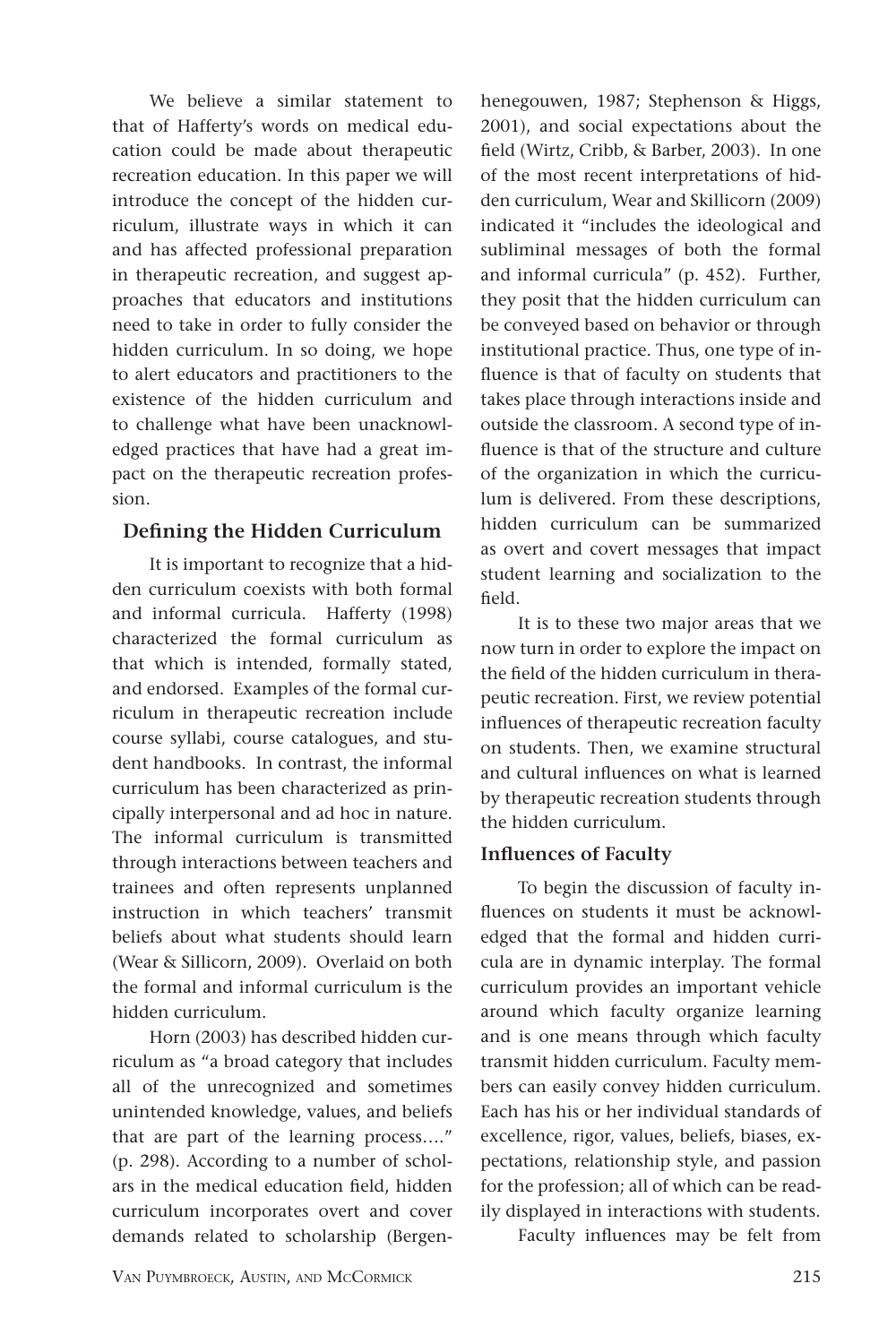the time of initial contacts with students. Because students typically depend on the therapeutic recreation faculty to acquaint them with the field, faculty may provide a clinical or a non-clinical interpretation of what professionals do in therapeutic recreation.1 Thus, the very foundation for the student's learning can be set by their basic understanding of the field gained from the faculty person whom they first encounter.

Another example of faculty influence is with the way they approach a course. What may be taught or emphasized by one instructor in a course with the same title and catalog description may be very different from what is emphasized by another instructor. An example would be the instructor's choice of the textbook for the course. This choice can signal a certain approach to the course. For instance, an instructor who wishes to influence students toward a non-clinical approach to therapeutic recreation may adopt a textbook that does not emphasize clinical practice.

Because the formal curriculum does not exist in a vacuum (Hafferty & Frank, 1994), faculty may strongly influence students by expressing their values, attitudes, and beliefs. Faculty views may be expressed in classrooms or in informal interactions before or after class in the hall, the faculty member's office, or virtually any venue where faculty and students interact. It is through this socialization process that students tend to obtain their views. The potential to have a great impact on students is enormous in a profession that has not yet established a firm set of professional values that reflect the profession's attitudes and beliefs (Austin, 2009).

Faculty may also influence students through role modeling. Students often learn what they perceive to be the norms and expectations for their profession by observing their professors. If faculty are highly engaged members of professional associations students will likely observe this professional behavior and assume that they should become active in professional organizations. Of course, should faculty neglect professionalism, students will likely not realize the importance of maintaining professional affiliations.

Additionally, students generally gain knowledge about, and an appreciation for, research and scholarship through their interactions with faculty. If faculty engage in scholarly activities such as authoring textbooks and conducting research, students will come to understand and prize scholarship. If faculty do not engage in scholarship there is an obvious danger that their students may fail to see importance of professional literature or empirical findings, which may lead them to become antiintellectual practitioners.

Finally, the types of internship placements (e.g., highly clinical or non-clinical) that faculty steer students toward can greatly influence student perceptions of what therapeutic recreation is and how it should be provided. Similarly, the level of professionalism displayed by intern supervisors can send messages to student interns about the level of professionalism that is expected by those actually practicing in the field.

These are some of the ways that faculty can significantly influence their students through the hidden curriculum. It should be clear that student behaviors, norms, attitudes, and values may be shaped by university faculty outside of the delivery of the formal curriculum or through faculty

*<sup>1</sup> The term clinical as used here does not denote a traditional medical model or medical setting. Similarly, non-clinical does not denote a non-medical setting. Rather clinical is used in the context of the delivery of purposeful interventions employing the systematic process of assessment, planning an intervention, implementing the intervention, and evaluating outcomes. The setting in which services occur is unrelated to our use of the terms clinical and non-clinical. See Austin (2002a) for further interpretation of the term clinical.*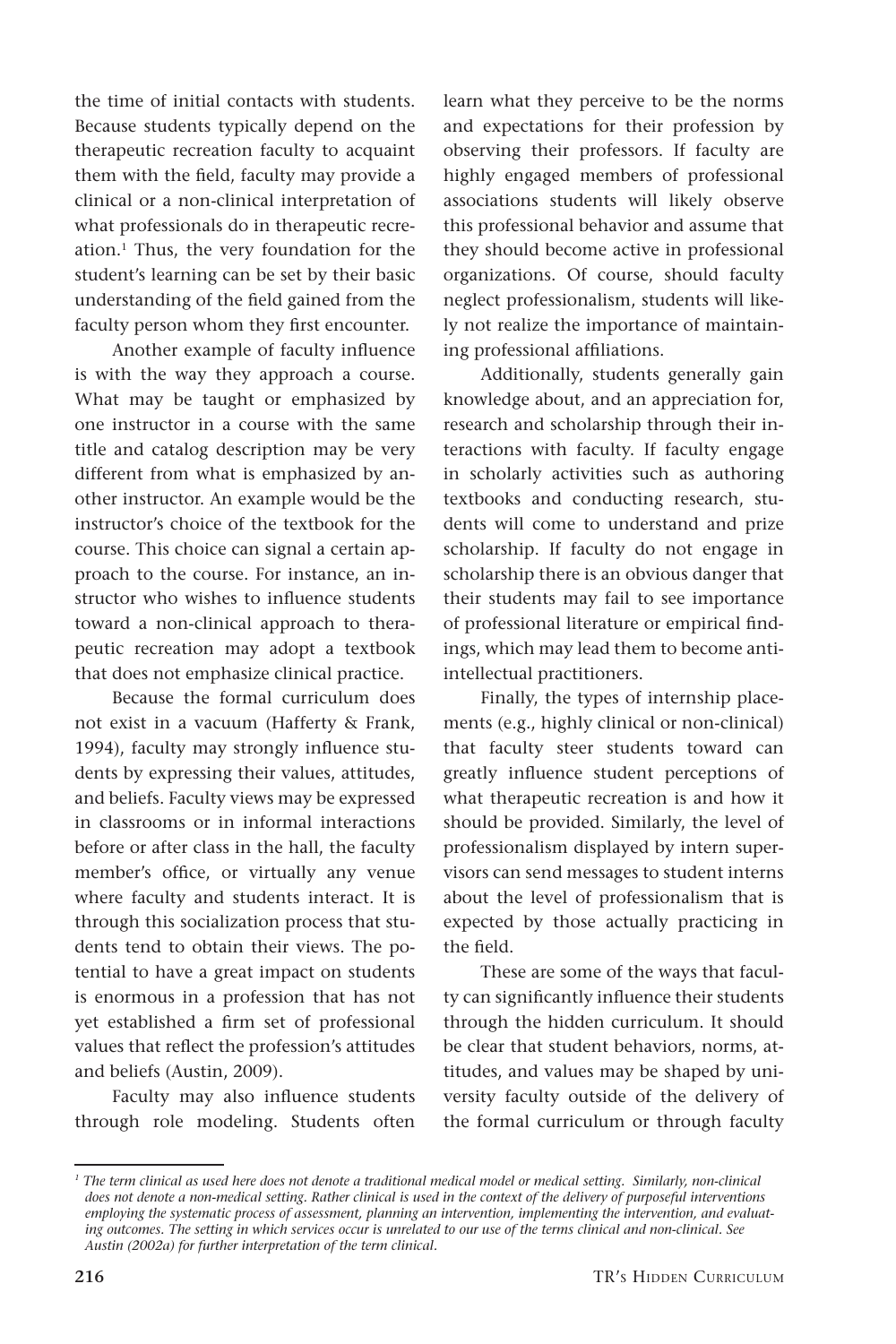influencing students through the formal curriculum in ways unarticulated by the official curriculum.

## **Structural and Cultural Influences**

To recognize that therapeutic recreation education includes a hidden curriculum also encourages the examination of the effect organizational structures and cultures can have on what students learn. Much of what are students learn can come from effects the university, school, and department housing their curriculum have on them.

University, school, and department policies can play a large role in influencing what constitutes the therapeutic recreation curriculum in a given institution. For instance, universities and schools regularly have general education requirements that all graduates must meet. Typically, the type of school in which the department housing the curriculum is located influences school requirements. For example, students in a department located in a school of education will likely be have to take at least a few education courses and be exposed to the hidden curriculum evolving out of a culture that reflects educational terms, norms, attitudes, values, and beliefs.

An even greater impact on therapeutic recreation students can come from the culture reflected by the department in which the therapeutic recreation curriculum is located. Therapeutic recreation curricula are commonly housed in departments of recreation, parks, and tourism and in recreation programs in departments of health, physical education, recreation, and dance (HPERD; Stumbo, Carter, & Kim, 2004). If the department faculty views therapeutic recreation as a specialization within recreation and parks, it is likely that the therapeutic recreation curriculum will be thought of as not a separate professional entity but simply as an emphasis within recreation. This will place the therapeutic recreation curriculum on a par with other emphases such as outdoor recreation, sport management, park management, and tourism. In such instances the entire departmental faculty hold the responsibility to approve the therapeutic recreation curriculum because of its standing of being an emphasis within the overall recreation curriculum. Thus the hidden curriculum of the standing of therapeutic recreation as a profession versus a specialization or emphasis is often embedded in the structure of the department.

In an instance where the overriding mission of a department or program is preparing students to organize, market, and deliver recreation services there may be a direct conflict with the mission of the therapeutic recreation curriculum if it exists to prepare students to use recreation primarily as a medium to restore and promote health. In this instance, the therapeutic recreation students would likely receive mixed messages through the hidden curriculum. On one side, the overall faculty and the culture of the department would likely transmit messages regarding the importance of recreation as an end in itself, while the therapeutic recreation faculty would deliver messages about the value of recreation as a means to the end of health enhancement. Adams (1992) emphasized the potentially powerful effect faculty may have on students due to the fact that they can transmit the cultural systems they embrace both through the control they exercise over the curriculum and how they teach.

Thus, the structures and culture of the university, school, and particularly the department, can have a large and direct impact on faculty attitudes, values and beliefs that are likely to be reflected in both the formal curriculum and hidden curriculum. This, as has been indicated, has direct ramifications for therapeutic recreation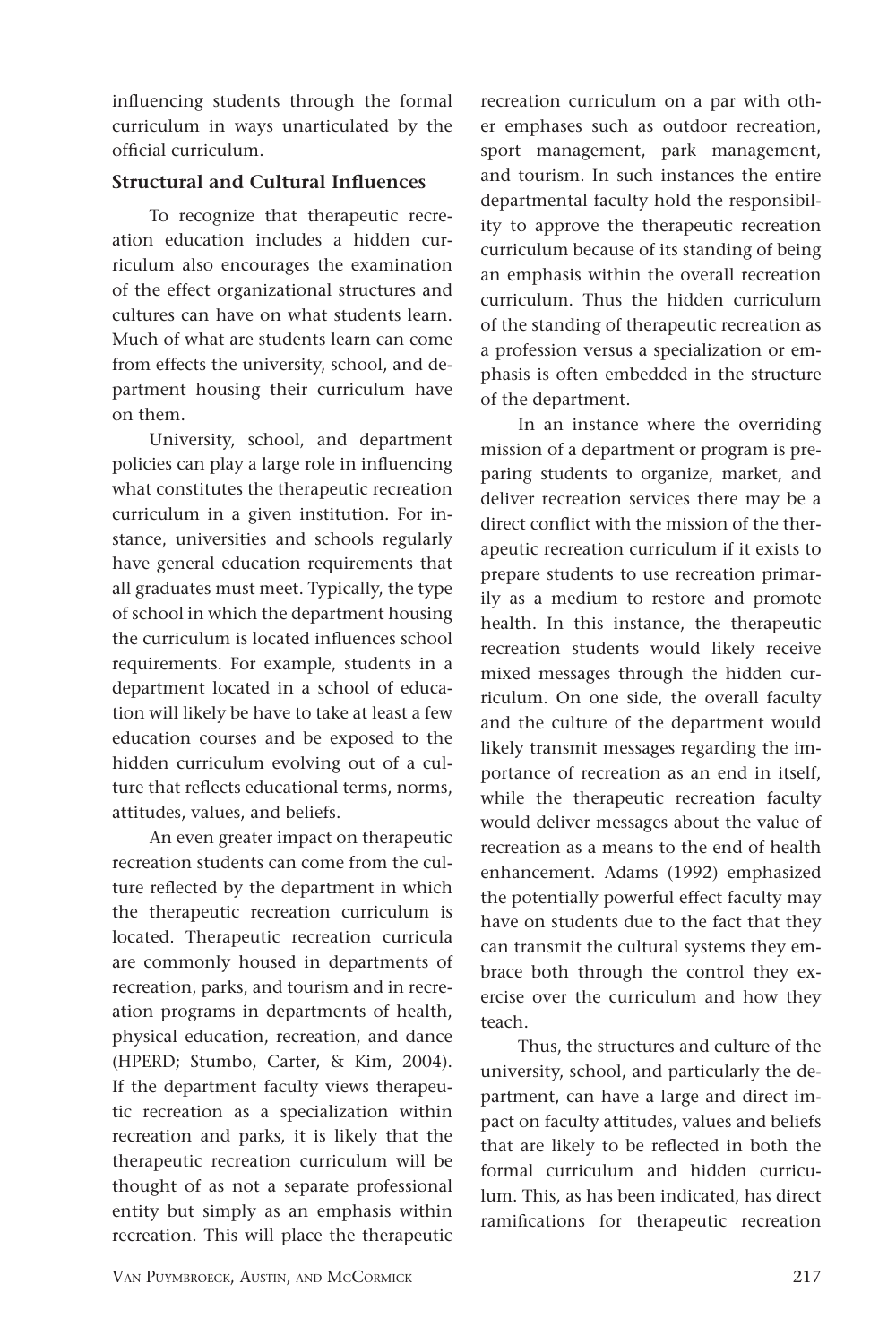students and what they are exposed to through both the formal and hidden curricula.

# **Status of Hidden Curriculum in Therapeutic Recreation**

It is conceivable that every therapeutic recreation professional preparation program has a hidden curriculum that impacts on the attitudes, values, and beliefs that students take away from their educational experiences. Further, we believe the current state of therapeutic recreation curricula can be understood, at least in part, by comprehending the notion of the hidden curriculum.

Because therapeutic recreation curricula exist primarily in departments of recreation, parks, and tourism and recreation programs in departments of HPERD, to a large degree they have taken on the culture that is a part of those departments. Broadly, faculty in recreation, parks, and tourism curricula wish their students to develop positive attitudes toward recreation and leisure experiences that they believe all people should enjoy. Further, these units promote values and beliefs regarding the professional's responsibility to develop and deliver recreation and leisure services that satisfy people's needs for recreation.

With the culture of these departments focused around the delivery of positive recreation experiences, it would be natural for faculty to perceive therapeutic recreation specialists as an occupational group that seek to bring recreation to persons with illnesses and disabilities. It should be noted that this view of therapeutic recreation is in sharp contrast to those therapeutic recreation practitioners in healthcare agencies that employ recreation as a modality to be used in treatment or rehabilitation (Austin, 2009).

In the 1970s and 1980s the field of therapeutic recreation was struggling with understanding its own identity. Some saw the mission of therapeutic recreation to be the provision of special recreation services for persons with disabilities. Others perceived therapeutic recreation to be a healthcare profession directed toward health enhancement (Austin, 2002b). In an effort to provide a conceptual foundation for practice, University of Illinois professors Carol Peterson and Scout Gunn (1984) developed the first formal conceptual model for therapeutic recreation. They termed it the Leisure Ability Model. Under this model therapeutic recreation existed to facilitate "the development, maintenance, and expression of an appropriate leisure lifestyle" (Peterson & Gunn, 1984, p. 15) for individuals with disabilities.

This model was quickly adopted by many university faculty members who instructed students in therapeutic recreation. In retrospect, three major reasons seem to have enhanced its adoption. One reason for the embracement of the Peterson/Gunn model was that it appeared in their widely used textbook titled *Therapeutic Recreation Program Design* (Peterson & Gunn, 1984). The second reason was that Peterson and Gunn were charismatic national figures who continually disseminated their model across the United States. While Gunn has since left the profession, the significant influence of Peterson has been made abundantly clear in a tribute by Sneegas (2002). The third, and perhaps major reason for the acceptance of the model was that the Leisure Ability Model fit perfectly within the culture of recreation, parks, and tourism departments and recreation programs in HPERD departments that had as their mission preparing students for careers directed to the development and delivery of recreation services. The model matched the values, attitudes, and beliefs expounded within the departments that housed therapeutic recreation professional preparation programs.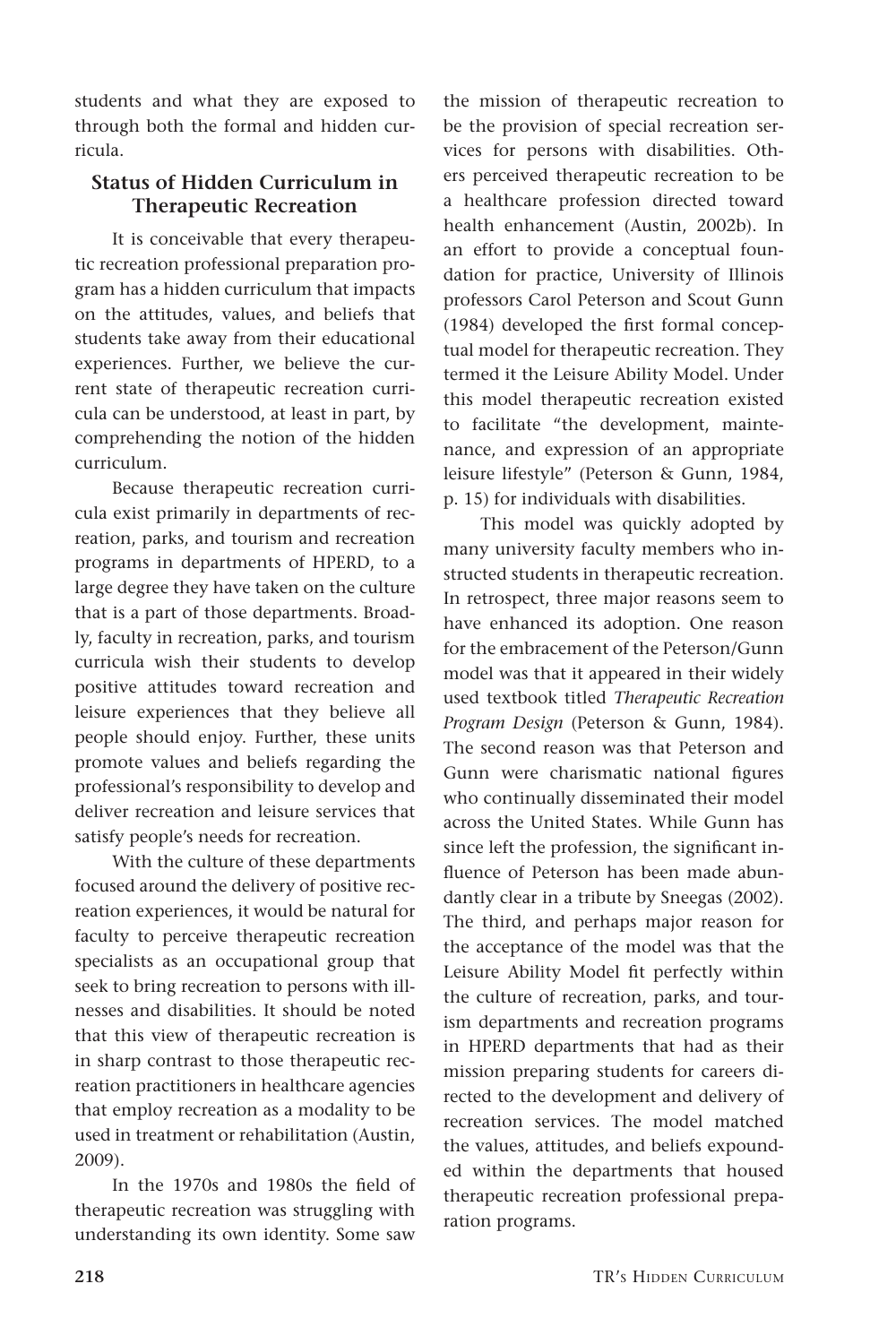The Leisure Ability Model has been criticized in the literature of therapeutic recreation (e.g., Austin, 2009; Bullock, 1987) and was perceived by respondents in one study to be less than adequate as a conceptual model (Hamilton & Austin, 1992). Nevertheless, the Leisure Ability Model continues to be widely embraced and has been termed "the best-known model of therapeutic recreation" (Austin, p. 168). The utility of this model may lead general recreation, parks, and tourism faculty and therapeutic recreation faculty to hold the view of therapeutic recreation as being largely the delivery of recreation services to persons with disabilities. This necessarily influences the values, attitudes, and beliefs they share with therapeutic recreation students.

These conveyors of hidden curriculum espouse views that stand in contrast to the position that therapeutic recreation exists as a profession that employs recreation as a purposeful intervention to bring about specific health enhancing outcomes. This has occurred in a period of time when much of the literature of therapeutic recreation curriculum is focused therapeutic recreation's place in healthcare (e.g., Keogh Hoss, Powell, & Sable, 2005; Riley & Skalko, 1998; Shank & Coyle, 2002) so there is the obvious potential for the hidden curriculum conveyed by many faculty to not coincide with what is occurring within therapeutic recreation. Recognition of this conflict between the non-clinical and clinical approaches to therapeutic recreation prompted Brasile (2005) to state that "Instead of buying in to an old and antiquated paradigm, we now need to ascertain just who we (i.e., those in therapeutic recreation) are and where we are as a profession today, and then determine where we fit within the health care or parks and recreation discipline" (p. 3).

One method to incorporate a health related model that would speak clearly about the place of therapeutic recreation within the healthcare framework would be to incorporate the World Health Organization's (WHO) International Classification of Function, Disability and Health (ICF; WHO, 2001). Both the American Therapeutic Recreation Association and National Therapeutic Recreation Society have each issued statements embracing the model (American Therapeutic Recreation Association, 2005; personal communication, Alexis McKenney, June 19, 2008). Further, therapeutic recreation scholars have described the model and its potential use in research, education and practice in recent manuscripts (Howard, Browning, & Lee, 2007; Porter & Van Puymbroeck, 2007; Van Puymbroeck, Porter, & McCormick, 2009). Finally, a book using the ICF model as the framework for practice was recently published (Porter & burlingame, 2006). In addition, there have been a number of presentations related to the ICF and its utility in therapeutic recreation practice at a number of national and state conferences (e.g., Howard, McCormick, & Van Puymbroeck, 2005; Howard & Van Puymbroeck, 2006; Van Puymbroeck, McCormick, Howard, & Lee, 2006; Van Puymbroeck, 2007). Thus, while the exposure of the ICF model within the field has been great, students within therapeutic recreation curricula will not be learning the nomenclature, structure, or philosophy behind the ICF if it is not integrated into the classroom. If the hope is that students will be able to function as part of a multidisciplinary health related team, it will be important for them to utilize a model understood by individuals in allied health fields.

Hopefully resulting from this explanation is an understanding of how the attitudes, values, and beliefs held by those in a department can impact on both the estab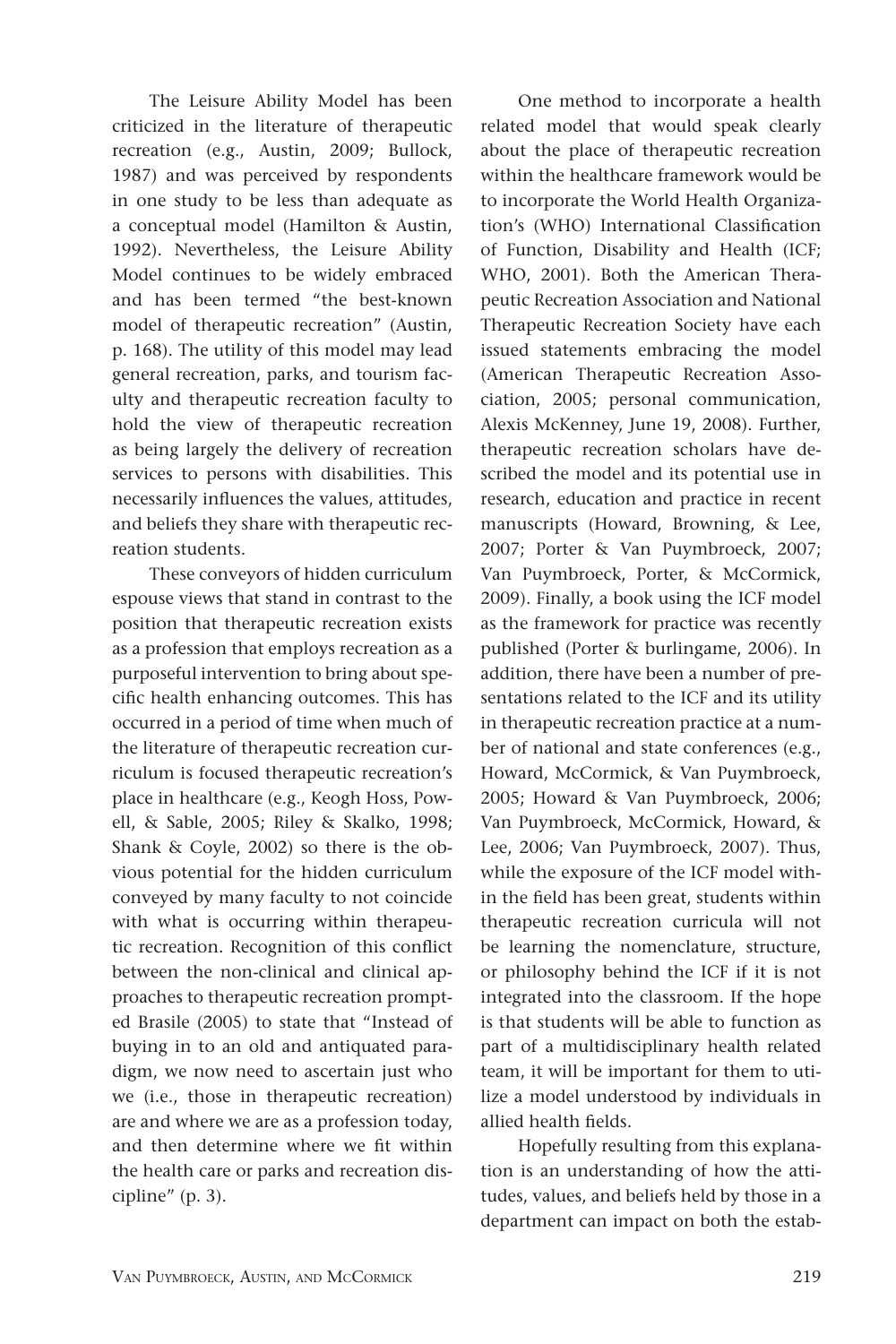lishment of the official curriculum and the transmission of hidden curriculum. Yet, to date there has been no explicit acknowledgement of how the culture of departments and the views of individual faculty influence the educational outcomes of students in therapeutic recreation.

#### **Conclusion and Recommendations**

Adams (1992) exclaimed that: "In academe, as in any culture of origin, many of the most sacrosanct practices remain unstated, unexamined and unacknowledged unless they are challenged by divergent beliefs from outside the predominant culture" (p.1). This statement certainly can be applied to the notion of hidden curriculum in therapeutic recreation. While there has been a substantial amount of literature appear on hidden curriculum (Wear & Skillicorn, 2009), its existence has not been acknowledged by those responsible for professional preparation in therapeutic recreation. It is time that university personnel fully acknowledge the culture that has affected therapeutic recreation curricula since their inception.

Without an awareness of the hidden curriculum, unacknowledged influences will continue to operate on therapeutic recreation curricula. Further, without examination of the attitudes, values, and beliefs imbedded within departments and held by faculty, both the formal curricula and hidden curricula of therapeutic recreation are likely to be covertly influenced without recognition of what attitudes, values, and beliefs are being transmitted.

It seems imperative that faculty, administrators, students, and other key constituencies (e.g., advisory councils) at each university join together in the identification of hidden curriculum that exists within the therapeutic recreation professional preparation program. Methods used to examine hidden curriculum have included interviews (Lempp & Seale, 2004) and focus groups (Ozolins et al., 2008; Wear & Skillicorn, 2009). Masella (2006) has recommended surveying senior students and alumni to determine components of hidden curriculum.

Once identified, the positive components of the hidden curriculum need to be strengthened and negative ones eliminated. Of course, in order to begin the process of identification of the hidden curriculum it is critical that faculty and administrators acquaint themselves with the notion of the hidden curriculum and acknowledge the need to examine it.

It would appear that therapeutic recreation faculty should become the catalysts to ignite a national examination of hidden curriculum in departments with therapeutic recreation curricula. It is also therapeutic recreation faculty who will primarily transmit the attitudes, values, and beliefs needed by their graduates by proclaiming them to students and modeling them for students. Learning from faculty can be transformational as students make connections between their inner motivational systems and the attitudes, values, and beliefs shared by those in the therapeutic recreation profession.

Because of the potentially powerful impact of faculty on students it is imperative that we have exceptional faculty that are well prepared as teachers and scholars and who demonstrate to students their passion for their profession. Unfortunately, for some time there has existed a shortage of highly prepared faculty in therapeutic recreation (Ashton-Shaeffer, Kunstler, Skalko, & Voelkl, 2005; Compton & Austin, 1994/95; Compton, Austin, & Yang, 2001; Hamilton & Austin, 1992). The shortage of qualified faculty is a real concern for the successful transmission to students of the attitudes, values, and beliefs shared by those in therapeutic recreation,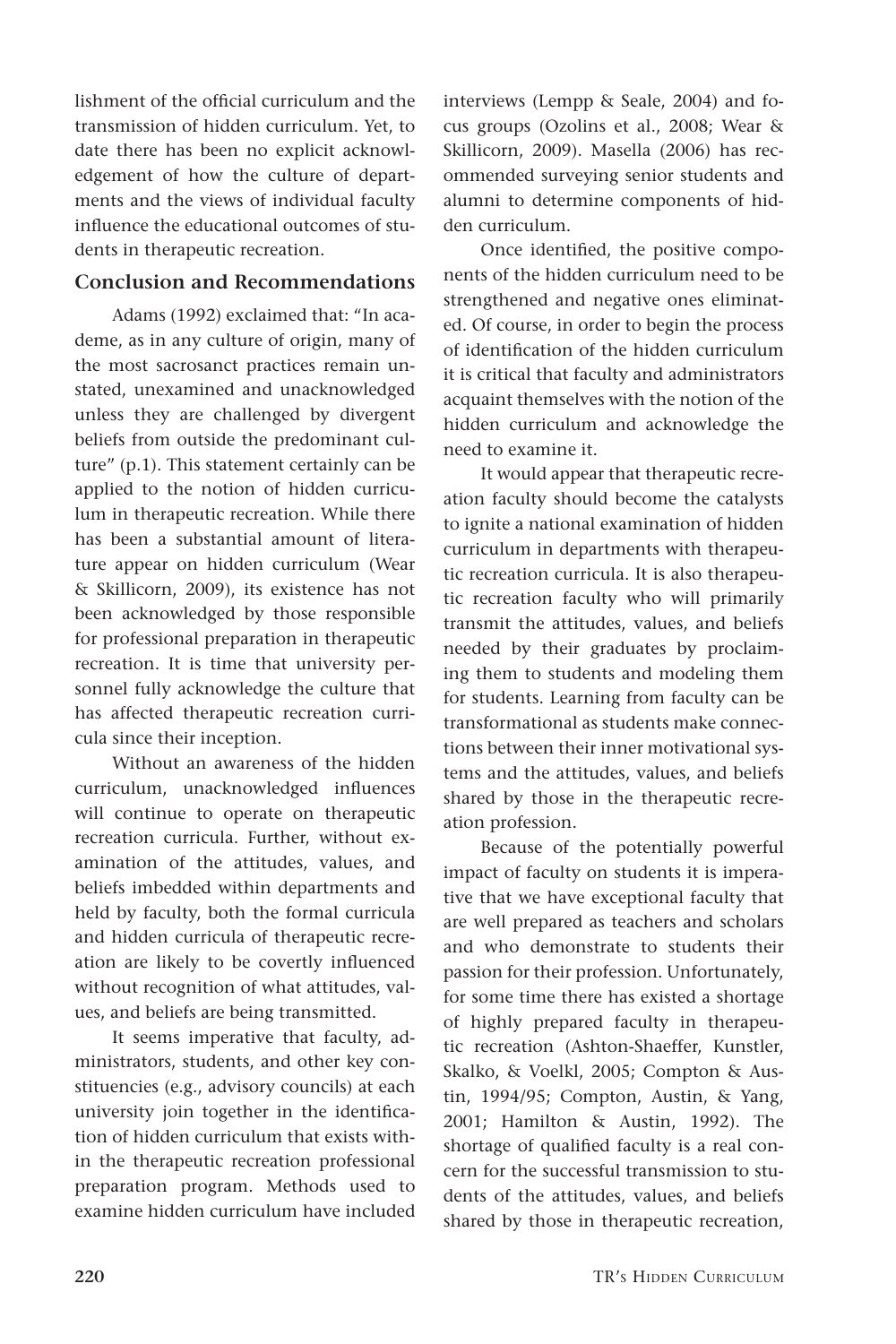as well as achieving success in launching a movement to examine hidden curricula.

In closing, it should be emphasized that while the focus of this paper is on the hidden curriculum, it is not meant to detract from the importance of the formal curriculum. It is critical that advancements be made in terms of improving formal curricula in therapeutic recreation. Formal and hidden curricula are in dynamic interplay and that both the formal and implicitly imparted components of curriculum need to be acknowledged and considered in therapeutic recreation professional preparation programs.

#### **References**

- Adams, M. (1992). Academic culture: The hidden curriculum. Excerpted with permission from L. Border & N. Chism, *Teaching for Diversity: The Opening of the College Classroom*. *New Directions for Teaching and Learning,* 49. Retrieved from http://programs.weber.edu/tlf/ POD/packet5/v3n6.htm
- American Therapeutic Recreation Association. (2005). *News release: ATRA affirms support for ICF*. Retrieved from http://www.atra-tr. org/Press%releases/ATRA%20ICF%20statement%20Newsrelease%20.pdf
- Ashton-Shaeffer, C., Kunstler, R., Skalko, T., & Voelkl, J. (2005). *Master's education in therapeutic recreation.* Therapeutic Recreation Educators' Conference (TREC) Concept Paper. Retrieved from http://www.atra-tr.org/trec/ conceptpapers.htm
- Aultman, J. M. (2005). Uncovering the hidden medical curriculum through a pedagogy of discomfort. *Advances in Health Sciences Education, 10*, 263 – 273.
- Austin, D. R. (2002a). Therapeutic recreation education: A call for reform. In D.R. Austin, J. Dattilo, & B. P. McCormick (Eds.), *Conceptual Foundations for Therapeutic Recreation.*  State College, PA: Venture Publishing, Inc., pp. 207–224.
- Austin, D. R. (2002b). A third revolution in therapeutic recreation?. In D.R. Austin, J. Dattilo, & B.P. McCormick (Eds.), *Conceptual Foundations for Therapeutic Recreation.* State College, PA: Venture Publishing, Inc., pp. 273–287.
- Austin, D. R. (2009). *Therapeutic recreation processes and techniques (6th edition).* Champaign, IL: Sagamore Publishing, Inc.
- Bain, L. L. (1985). The hidden curriculum re-examined. *Quest, 37*, 145–153.
- Bergenhenegouwen, G. (1987). Hidden curriculum in the university. *Higher Education, 16*(5), 535–543.
- Brasile, F. (1992). Professional preparation: Reported needs for a profession in transition. *Annual in Therapeutic Recreation, 3*, 58–71.
- Brasile, F. M. (2005). *Response to concept paper on undergraduate education in*

*therapeutic recreation.* Therapeutic Recreation Educators' Conference (TREC) Concept Paper. Retrieved from http://www.atra-tr.org/ trec/conceptpapers.htm

- Bullock, C. C. (1987). Recreation and special populations. In A. Graefe & S. Parker (Eds.), *Recreation: An Introductory Handbook.* State College, PA: Venture Publishing, Inc.
- Compton, D. M. (2008). Call for papers: *Therapeutic Recreation Journal* special issue on "trends and innovations in therapeutic recreation higher education." *Therapeutic Recreation Journal*, *4*(4), 212-213.
- Compton, D., Austin, D., & Yang, H. (2001). A national study of perceptions related to therapeutic recreation faculty and curricula. *Expanding Horizons in Therapeutic Recreation, 19*, 49–60.
- Compton, D. M., & Austin, D. R. (1994/95). Perceptions of therapeutic recreation in higher education. *Annual in Therapeutic Recreation, 5*, 57–67.
- Cribb, A., & Bignold, S. (1999). Towards the reflexive medical school: The hidden curriculum and medical education research. *Studies in Higher Education, 24*(2), 195–209.
- D'Eon, M., Lear, N., Turner, M., & Jones, C. (2007). Perils of the hidden curriculum revisited. *Medical Teacher, 29*, 295–296.
- Gordon, D. (1982). The concept of the hidden curriculum. *Journal of Philosophy of Education, 16*(2), 187–198.
- Hafferty, F.W. (1998). Beyond curriculum reform: Confronting medicine's hidden curriculum. *Academic Medicine, 73*(4), 403–407.
- Hafferty, F.W., & Franks, R. (1994). The hidden curriculum, ethics teaching, and the structure of medical education. *Academic Medicine, 69*(11), 861–871.